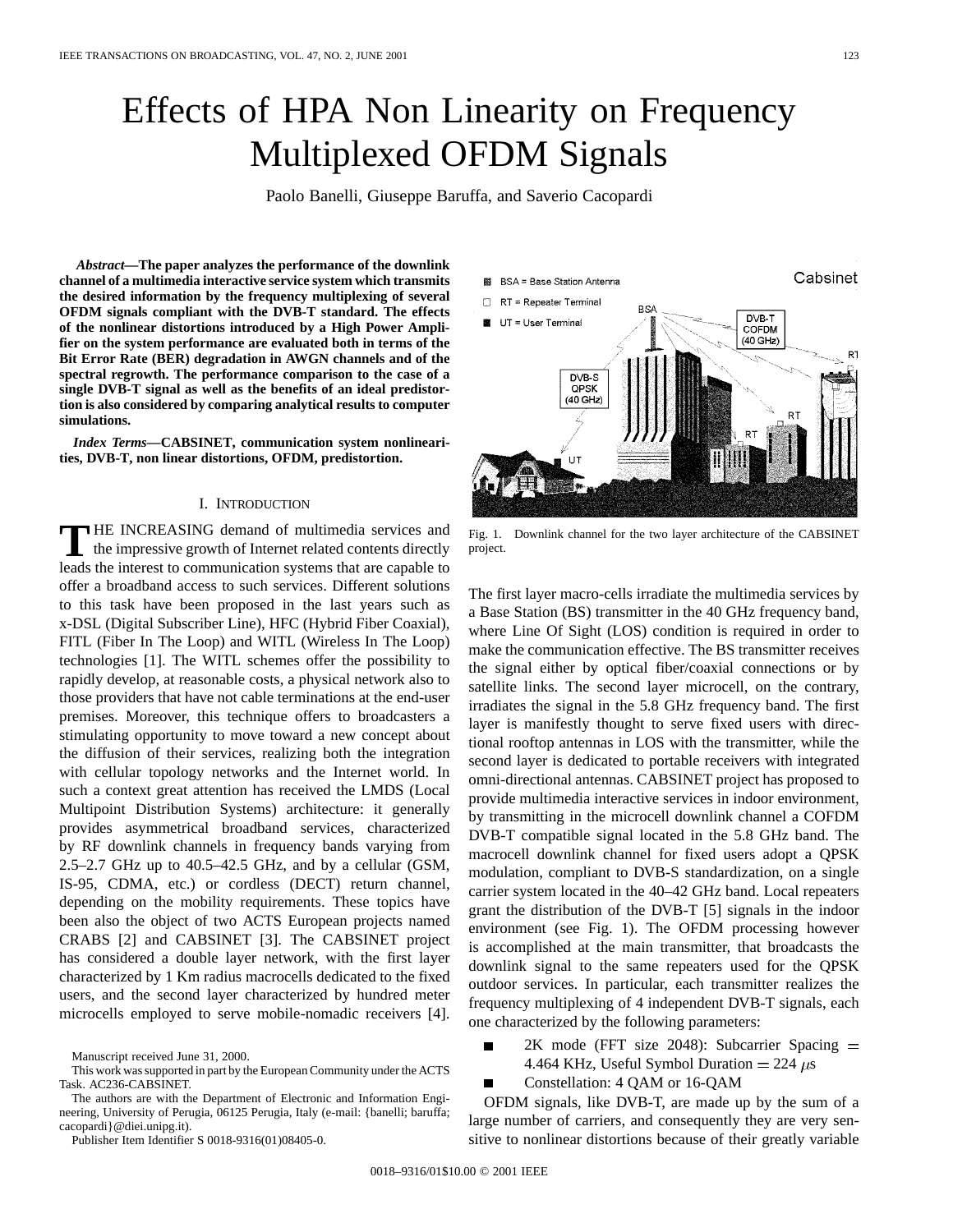envelope. The aim of this paper is to briefly summarize the distortion effects introduced by a nonlinear High Power Amplifier (HPA) modeled by AM/AM and AM/PM distortion curves, in a single DVB-T signal [6]–[8] and to compare the results to the situation in which the same amplifier handles a Multiplexed DVB-T signal.

Due to the Central Limit Theorem, a baseband OFDM signal can be modeled (for a high number of independently modulated carriers) as a complex Gaussian process with Rayleigh envelope distribution. This fact allows the analytical treatment of nonlinear distortion of OFDM signals making use of the more general results obtained for nonlinear distortions of Gaussian signals [9], [10]. If a signal is distorted by nonlinearities, the resulting signal exhibits a spectral regrowth that can be distinguished as In Band Intermodulation and Out Band Intermodulation. The former is responsible for the BER degradation of the system, while the latter causes adjacent channel interference (ACI). The nonlinear distortion introduced by a power amplifier becomes as higher as more the input signal works in the saturation zone. The Output Back Off (OBO) from the maximum power of the amplifier is the parameter that controls how much the amplifier works in its nonlinear region. The increase of the OBO in general produces the reduction of the nonlinear distortions introduced by the power amplifier but at the same time, also a reduction of the coverage area of the transmitter. The Total Degradation (or the Power Penalty) introduced in the following, is a parameter that takes account of these two competitive effects and it will be used to calculate the optimum OBO for the DVB-T system, both in single and in multiplexed signal configuration. Moreover, the ACI will be considered as another key parameter to evaluate the practical value for the amplifier OBO. The obtained results will be compared with simulations in order to validate the correctness of the analytical approach.

# II. ANALYTICAL APPROACH

The frequency multiplexing of several independent OFDM (DVB-T) signals is expressed by

$$
x_{mx}(t) = \sum_{i=1}^{N_s} x_i(t) \cdot e^{j2\pi f_i t}
$$
 (1)

where  $f_i$  is the central frequency for the *i*th OFDM signal. If each one of the  $N_s$  OFDM signals is characterized by a zero mean value and by the same power  $\sigma_x^2$ , then the multiplexed signal  $x_{mx}(t)$  is also a zero mean Gaussian process with a power expressed by (2)

$$
P_{mx} = \sigma_{mx}^2 = \sum_{i=1}^{N_s} P_{x_i} = \sum_{i=1}^{N_s} \sigma_{x_i}^2 = N_s \cdot \sigma_x^2.
$$
 (2)

As a consequence, it is possible to analyze the non linear distortion effect introduced by the HPA on single or frequency multiplexed DVB-T signals by means of the same analytical approach used for any Gaussian input signal. By generalizing the Bussghang Theorem to complex non linearity [10], [7], it is possible to state that the AM/AM and AM/PM distortions introduced by a HPA on the DVB-T signal, generate a distorted output signal which is the sum of two different components. One represents an amplified replica of the useful input signal while the other is a nonlinear distortion noise uncorrelated with the useful one, as expressed by the following relation (3)

$$
s_d(t) = s_u(t) + n_d(t) = \alpha \cdot s(t) + n_d(t),\tag{3}
$$

being  $s_u(t)$  and  $n_d(t)$  the useful and distorted part of the output signal  $s_d(t)$  respectively.

The output correlation function is expressed by

$$
R_{s_d s_d}(\tau) = |\alpha|^2 \cdot R_{ss}(\tau) + R_{n_d n_d}(\tau) \tag{4}
$$

where the complex multiplicative coefficient  $a$  of the useful component is expressed by

$$
\alpha = \frac{R_{S_dS}(0)}{R_{SS}(0)} = \frac{E\left\{s_d(t)s^*(t)\right\}}{2\sigma^2}
$$

$$
= \frac{E\left\{f(r)r\right\}}{2\sigma^2} = \frac{1}{2\sigma^2} \int_0^\infty f(r) \cdot r \cdot p(r) \, dr. \tag{5}
$$

In the last expression,  $R_{S_dS}(\tau)$  denotes the input–output crosscorrelation function,  $f(r)$  represents the nonlinear distorting function, 2  $\sigma^2$  the input signal power, and  $p(r)$  the Rayleigh probability density function of the input envelope.

The nonlinear distortion noise  $n_d(t)$  is distributed over a wider bandwidth than the signal one, and it is responsible for the spectral regrowth of the output signal  $s_d(t)$ . The Power Spectrum Density (PSD) of the output signal is obtained as the Fourier Transform (FT) of the output correlation function expressed in (4).

It is possible to prove that, for any  $f(r)$  nonlinear distortion function, the expression (4) can be reduced to (6) [6]

$$
R_{s_d s_d}(\tau) = \sum_{n=0}^{\infty} c_n \cdot \left[ \frac{R_{ss}(\tau)}{2\sigma^2} \right]^{2n+1}
$$
  
=  $\frac{c_0}{(2\sigma^2)} \cdot R_{ss}(\tau) + \sum_{n=1}^{\infty} c_n \cdot \left[ \frac{R_{ss}(\tau)}{2\sigma^2} \right]^{2n+1}$  (6)

and that the output Power Spectrum Density (PSD) can be expressed as (7)

$$
S_{s_d s_d}(\nu) = FT\left\{R_{s_d s_d}(\tau)\right\} = \alpha^2 \cdot S_{ss}(\tau) + S_{n_d n_d}(\tau)
$$

$$
= \frac{c_0}{(2\sigma^2)} \cdot S_{ss}(\tau) + \sum_{n=1}^{\infty} \frac{c_n}{(2\sigma^2)^{2n+1}}
$$

$$
\cdot [S_{ss}(\tau) \otimes_1 L \otimes_{2n+1} S_{ss}(\tau)], \tag{7}
$$

with  $c_n$  coefficients given by (8)

$$
c_n = \frac{1}{2\sigma^2} \frac{1}{n+1}
$$

$$
\cdot \left\| \int_{D(r)} f(r) \cdot \frac{r^2}{\sigma^2} \cdot e^{-(r^2/2\sigma^2)} \cdot L_n^{(1)}\left(\frac{r^2}{2\sigma^2}\right) dr \right\|^2 \tag{8}
$$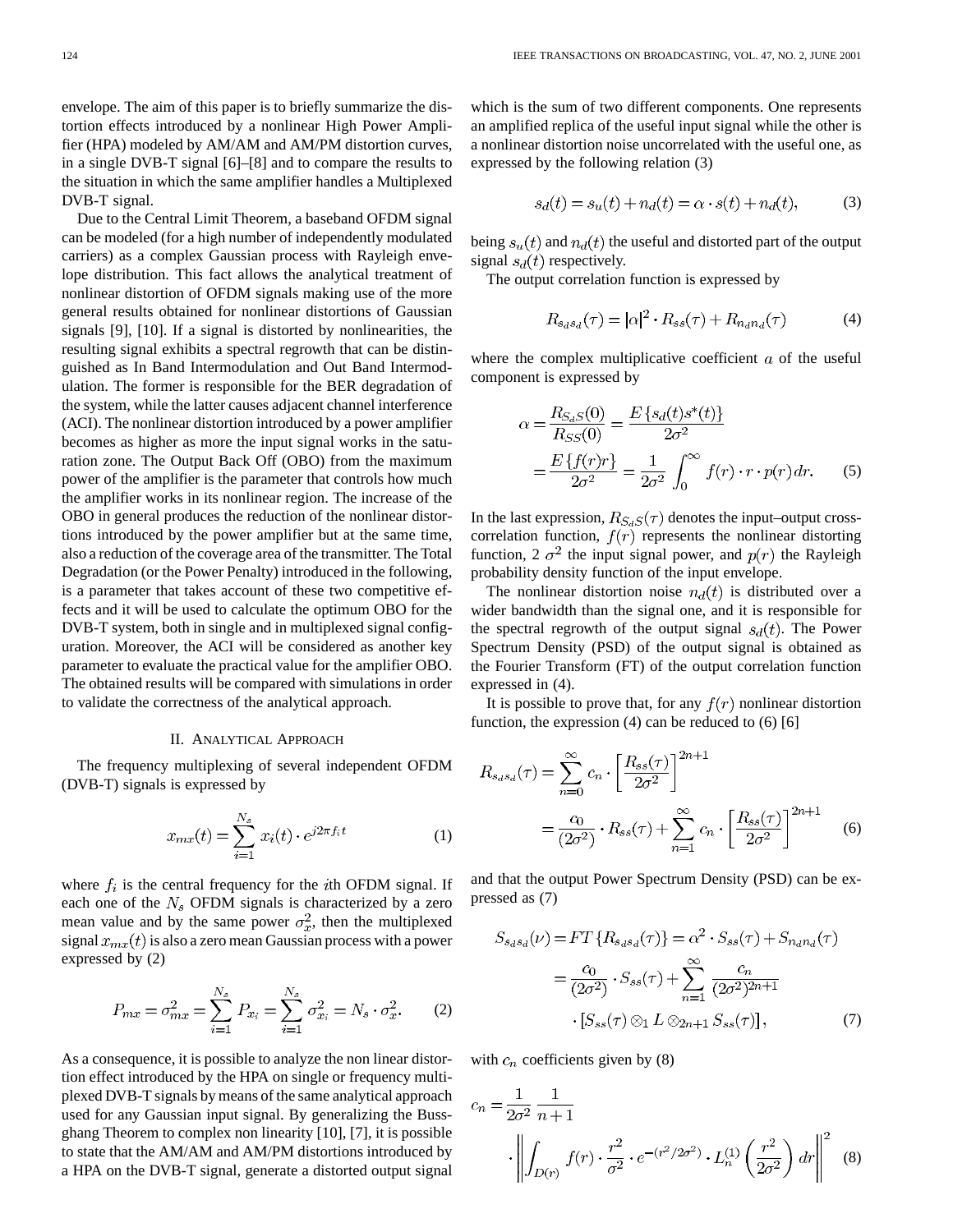$L_n^{(k)}(x)$  being the Laguerre function (9)

$$
L_n^{(k)}(x) = \frac{x^{-k}e^x}{n!} \left(\frac{d}{dx}\right)^n (x^{n+k} \cdot e^{-x}).
$$
 (9)

It is noteworthy that (6) represents the expansion of (4), with  $c_0/2\sigma^2$  equal to the  $|a|^2$  multiplication of the useful signal power and the series equal to the correlation function  $R_{n_d n_d}(\tau)$ for the nonlinear distortion noise, as expressed by (10)

$$
R_{n_{d}n_{d}}(\tau) = \sum_{n=1}^{\infty} c_{n} \cdot \left[\frac{R_{ss}(\tau)}{2\sigma^{2}}\right]^{2n+1}.
$$
 (10)

This expression has a simple physical interpretation [the Fourier transform of (6) is the output PSD]. The Fourier transform of the *th term in the series represents the PSD* obtained by a  $(2n + 1)$  convolution of the input PSD with itself. This situation is similar to the case of a deterministic signal spectrum at the output of an odd nonlinearity. An easily manageable expression for the  $c_n$  coefficients of (8) can be obtained when the nonlinear distortion  $f(r)$ , introduced by an instantaneous Power Amplifier, is represented by a Bessel series expansion [12]

$$
f(r) = h(r)e^{j\phi(r)} = \sum_{m=1}^{L} b_m J_1\left(\beta_m \frac{r}{\sqrt{2}\sigma}\right)
$$

$$
= \sum_{m=1}^{L} b_m J_1\left(\beta_m \frac{\sqrt{ib\sigma}}{A}r\right)
$$
(11)

with  $h(r)$  and  $f(r)$  being the AM/AM and the AM/PM distortion curves respectively. The  $b_m$  coefficients can be derived by a fitting procedure on the measured data, while  $b_m = b_m (ibo, m)$ is expressed by (12)

$$
b_m(ibo, m) = \frac{(2m-1)p}{R_{\text{max}}} \times \frac{A}{\sqrt{ibo}} \tag{12}
$$

where  $R_{\text{max}}$  is a normalization parameter [6]. The *ibo* term in (11) and (12) is the Input Back Off and represents the ratio between the Input Saturation Power and the Input Mean Power as expressed by

$$
ibo = \frac{A^2}{2\sigma^2} \tag{13}
$$

where  $\vec{A}$  is the input voltage to which corresponds the maximum amplifier output power.

Under this hypothesis the  $c_n$  coefficients are obtained by substituting (11) in (8) and are expressed by [6]

$$
c_n = \frac{1}{n!(n+1)!} \cdot \left\| \sum_{m=0}^{L} b_m \cdot \left(\frac{\beta_m}{2}\right)^{2n+1} \cdot e^{-(\beta_m/2)^2} \right\|^2.
$$
\n(14)

Differently, if the RF amplifier is ideally predistorted,  $f(r)$  is reduced to be a real function expressed by (15)

$$
f(r) = h(r) = \begin{cases} r, & r < A \\ A, & r > A. \end{cases} \tag{15}
$$

In this situation it is possible to express the  $c_n$  coefficients by means of an exact expression [6] as reported in the Appendix.

#### III. OFDM PERFORMANCE IN NONLINEAR AWGN CHANNEL

In the time domain, the nonlinear distortion of the transmitted signal generates a noise distortion signal spread in the frequency domain over each carrier. In order to understand the role of this non linear noise contribution, it is useful to remind that the samples of a complex baseband OFDM signal, transmitted during each period  $T_b = L_{fft}T_s$ , are expressed by (16) [11]

$$
s(nT_s) = \sum_{k=0}^{L_{fft}-1} z[k] \cdot e^{j\omega_k nT_s},
$$
 (16)

where

 $z_k = a_k + jb_k$  represents the complex information symbols;  $\omega_k = k \cdot 1/T_b$  is the kth carrier;

is the carriers number.  $L_{fft}$ 

The received signal is expressed by (17)

$$
s_r(t) = s_d(t) + n_r(t),\tag{17}
$$

being  $n_r(t)$  the thermal Additive White Gaussian Noise (AWGN) at the receiver side. The complex symbols, received through the non linear AWGN channel are expressed, after the cyclic prefix removal and the DFT processing, by (18)

$$
z_r[k] = \sum_{n=0}^{L_{fft}-1} s_r(nT_s) \cdot e^{-j(2\pi/L_{fft})nk}
$$
  

$$
= \alpha \cdot z[k] + \sum_{n=0}^{L_{fft}-1} [n_d(nT_s) + n_r(nT_s)]
$$
  

$$
\cdot e^{-j(2\pi/L_{fft})nk}
$$
  

$$
= \alpha \cdot z[k] + e_{nd}[k] + e_{nr}[k] = \alpha \cdot z[k] + e_n[k]. \quad (18)
$$

The terms  $e_{nd}[k]$  and  $e_{nr}[k]$  are two uncorrelated noise contributions that distort the received symbols. The contribution  $e_{nd}[k]$  is obtained by linear combination of samples of a stationary process and, if the number of the distortion errors in the time domain is high enough, it can be modeled as a complex Gaussian process because of the Central Limit Theorem. In this sense, the distortion term  $e_{nd}[k]$  affects the constellation mapped over each carrier, in the same way as a Gaussian noise added to the  $e_{nr}[k]$  thermal noise contribution of the receiver. As a consequence, the system performance of an OFDM system can be derived making use of the same relationship used for AWGN channels, with the attention of redefining the effective signal to noise ratio at the receiver input [6].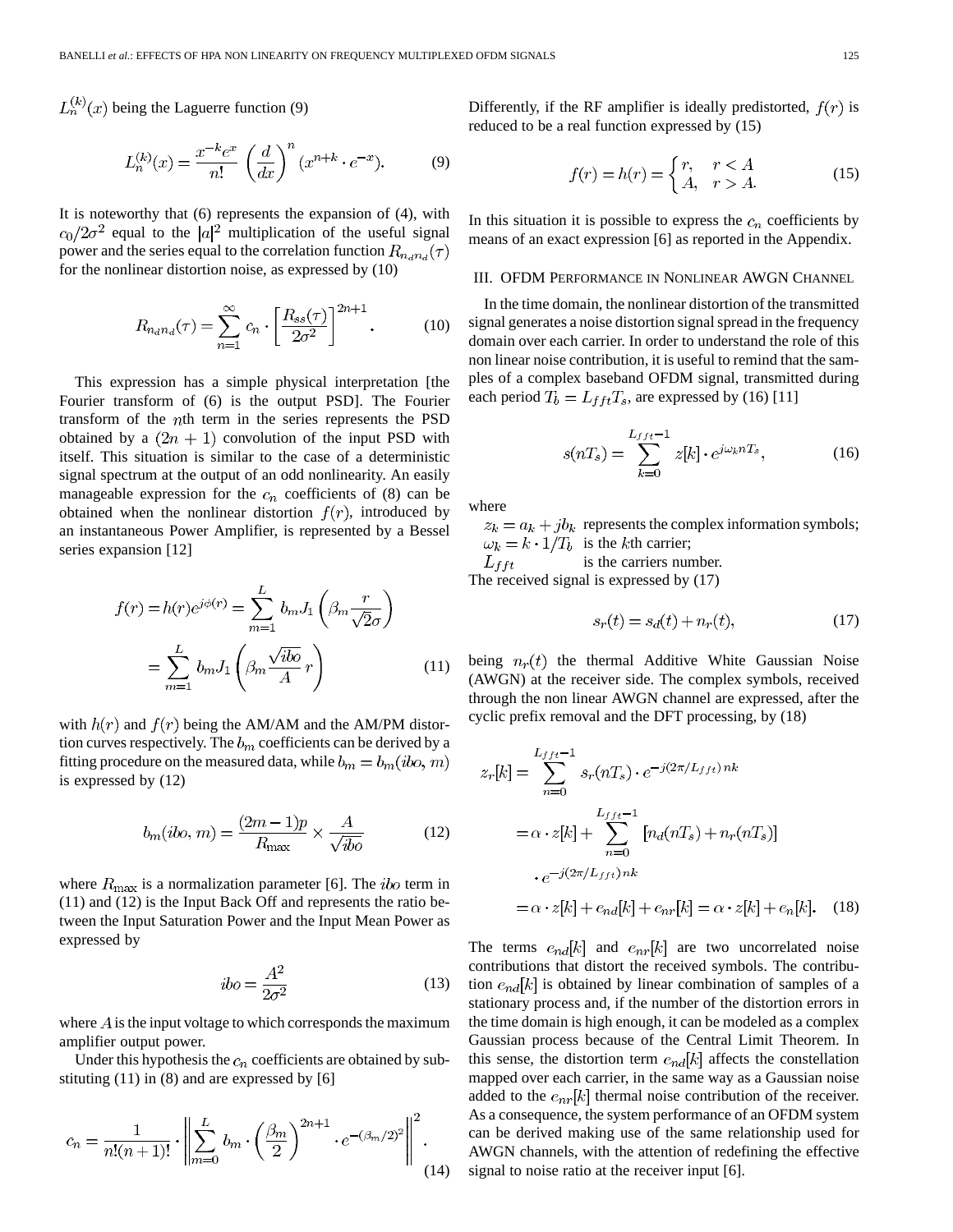Fig. 2. Amplifier AM/AM and AM/PM non linear distorting function.

The power of the noise term that affects each constellation symbol is expressed by

$$
P_{e_n}[k] = E\left\{e_n[k]\cdot e_n^*[k]\right\}
$$
  
=  $L_{fft} \cdot S_{n_a n_d} \left(\frac{k}{T_b}\right) + L_{fft} \cdot S_{n_r n_r} \left(\frac{k}{T_b}\right)$  (19)

while the power of the useful term is expressed by

$$
P_{z_u}[k] = E\left\{z_u[k]\cdot z_u^*[k]\right\}
$$
  
=  $|\alpha|^2 \cdot E\left\{z[k]\cdot z^*[k]\right\} = |\alpha|^2 \cdot L_{fft} \cdot S_{ss}\left(\frac{k}{T_b}\right)$   
(20)

where  $S_{n_d n_d}$ ,  $S_{n_r n_r}$  and  $S_{ss}$  represent PSD's of the corresponding signals.

As shown in the previous equations, the two power terms respectively represent the sampling on the  $k$ th carrier position of the PSDs of the noise term  $n_d(t)$  and of the useful term  $s_u(t)$  in (3).

The uncoded system performance in AWGN channels are generally expressed by (21)

$$
SER = P_{err}\left(\frac{E_b}{N_0}\right),\tag{21}
$$

where  $(E_b/N_o)$  is the signal to noise ratio per bit for each carrier as expressed by (22)

$$
\frac{E_b}{N_o} = \frac{\text{(SNR)}}{n_{bit}}.\tag{22}
$$

with  $n_{bit}$  being the number of bits per symbol transmitted over each carrier.



 $1.5$ 

$$
\left(\frac{E_b}{N_0}\right)_{\text{eff}} = \frac{(E_b)_{use}}{(N_0)_{the} + (N_0)_{nl}} = \left\{ \frac{1}{\left(\frac{E_b}{N_0}\right)_{app}} + \left[1 + \frac{1}{\left(\frac{E_b}{N_0}\right)_{app}}\right] \cdot \frac{1}{\left(\frac{E_b}{N_0}\right)_{nl}} \right\}^{-1}
$$
\n(23)

where  $(E_b/N_o)_{nl}$  and  $(E_b/N_o)_{app}$  for the kth carrier are expressed by

$$
\left[ \left( \frac{E_b}{N_o} \right)_{nl} \right]_k = \frac{(E_b)_{use}}{(N_o)_{nl}} = \frac{c_o^2}{n_{bit} \cdot (2\sigma^2)} \cdot \frac{S_{ss} \left( \frac{k}{T_b} \right)}{S_{n_d n_d} \left( \frac{k}{T_b} \right)}
$$

$$
\left[ \left( \frac{E_b}{N_0} \right)_{app} \right]_k = \frac{(E_b)_{use} + (N_0)_{nl}}{(N_0)_{the}} = \frac{S_{s_d s_d} \left( \frac{k}{T_b} \right)}{(N_0)_{the}} \quad (24)
$$

and the subscripts  $the$ , use and  $nl$  mean respectively thermal, useful and nonlinear. The calculation of the above quantity



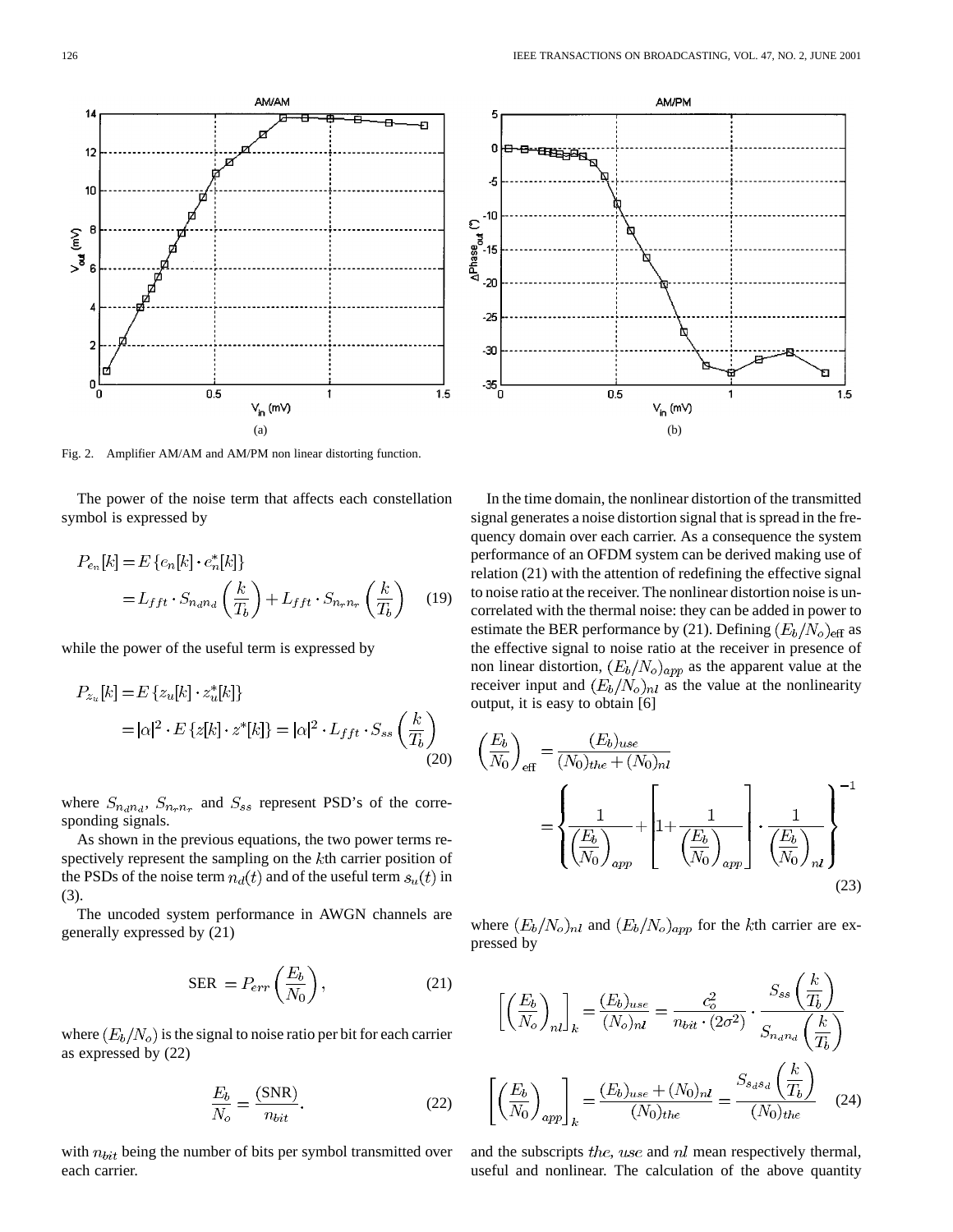depends on the nonlinearity  $f(r)$  by means of (7) and (8). Expression (21) becomes, for M-QAM mapping [13]

$$
\text{SER } = 1 - \left( 2 \cdot \left( \sqrt{\frac{M-1}{M}} \right) \cdot Q \left( \sqrt{\frac{3 \cdot n_{bit} \cdot \left( \frac{E_b}{N_o} \right)}{M-1}} \right) \right)^2, \tag{25}
$$

where  $M = 2^{n_{bit}}$  is the QAM constellation size.

In multicarrier systems like DVB-T, the average BER is obtained by averaging the BER of each subcarrier. It is computed by (25), making use of (23) to express the effective signal to noise ratio that impose the performance and it is expressed as

$$
BER = \frac{SER}{n_{bit}} = \frac{1}{n_{bit}} \frac{\sum_{k=1}^{L_{fft}} (SER)_k}{L_{fft}}.
$$
 (26)

# IV. AMPLIFIER CHARACTERIZATION

The CABSINET project has considered employing at the base transmitter a 24 dBm BOSCH HPA [3] to transmit 4-multiplexed DVB-T signals in the 40–42 GHz band. The complex function  $f(r)$ , summarizing the AM/AM and AM/PM distortion curves represented in Fig. 2, has been fitted by Bessel series expansion by means of expression (11). The coefficients  $b_n$  and the  $R_{\text{max}}$  parameter, obtained by the fitting procedure, are reported in Table I.

The system Link Budget [3] from the macrocell transmitter to the microcell repeaters has specified a required TX power of about 14.22 and 22.22 dBm for the 4-QAM and the 16-QAM carriers mapping, respectively. The 24 dBm output power at 1 dB compression point of the BOSCH amplifier seems to be a good compromise value for the 4-QAM modulation, whereas more care must be used for the 16-QAM modulation.

## V. SYSTEM PERFORMANCE

As previously said, CABSINET project decided to employ an OFDM signal compliant with the DVB-T standard. In particular, the proposed system makes use of the 2K-Mode with 4-QAM or 16-QAM modulation for each carrier. This signal is obtained by a 2048 IFFT of the M-QAM symbols to be modulated over each carrier. The 2048 carriers corresponding to each one of the IFFT inputs are not totally used to transmit information. A part of them are switched off to implement a guard band from adjacent channels, while other carriers, named "pilot carriers," are used to deliver system configuration parameter, synchronization information, and channel sounding signals in order to help the receiver in the demodulation process. The 2048 carriers are distributed as reported in Table II.

The BER performance only depends on the SNR (or  $E_b/N_o$ ) of the Data Carriers. It means that the BER performance can be exactly calculated by expressions (23)–(26) selecting the values of the  $k$  indices that correspond to the data carriers. Table III is computed by (27) and summarizes how to scale the  $(E_b/N_o)$ 

TABLE I BESSEL COEFFICIENTS OBTAINED BY AM/AM AND AM/PM COMPLEX FITTING

|                  | $R_{\rm max} = 3.5$      |                            |  |
|------------------|--------------------------|----------------------------|--|
| n                | Real( $\beta_n$ )        | Imaginary( $\beta_n$ )     |  |
| 1                | 1.6635840616971718e+000  | -9.5677930460009741e-001   |  |
| $\overline{2}$   | 4.6978526075253912e-001  | 4.7634285430000860e-002    |  |
| 3                | 7.0392488346885010e-002  | 2.6747179128139936e-001    |  |
| $\boldsymbol{4}$ | -5.8794381179369158e-002 | 1.5697162876720908e-002    |  |
| 5                | -4.8767377845625959e-002 | $-1.1098175834217154e-001$ |  |
| 6                | 3.8987712060308294e-002  | 5.7903703564138549e-002    |  |
| 7                | -3.3628774026267245e-002 | -3.4397163054712639e-002   |  |
| 8                | 1.5955461060820832e-002  | -5.2817398619022238e-003   |  |
| 9                | 2.3498156521932070e-002  | -4.1332308280155978e-003   |  |
| 10               | -8.1668814061384397e-003 | 3.4398981665960893e-002    |  |
| 11               | -2.6906228557785936e-002 | 8.3184849852572847e-003    |  |
| 12               | 1.3992022790639160e-002  | -3.8537770522655029e-002   |  |
| 13               | 6.3029613241409521e-003  | 1.5847324528844214e-002    |  |

TABLE II 2K-DVBT CARRIERS DISTRIBUTION

| <b>CARRIERS TYPE</b>      | N۰   | <b>Relative Mean Power</b> | <b>Relative Mean Power</b><br>(dB) |
|---------------------------|------|----------------------------|------------------------------------|
| Data                      | 1512 |                            | 0                                  |
| Continuous                | 45   | 16/9                       | 2.498                              |
| Scattered                 | 131  | 16/9                       | 2.498                              |
| TPS                       | 17   |                            | $\theta$                           |
| Guard Band (Switched Off) | 343  | 0                          |                                    |
| Active                    | 1705 | 1.0802                     | 0.335                              |
| Total                     | 2048 | 0.89935                    | $-0.461$                           |

TABLE III  $(E_b/N_o)$  to (SNR) Scaling Factor

| <b>Mapping</b> | $(SNR) - (E_h/N_o)$ |  |
|----------------|---------------------|--|
| 4-QAM          | 3.35 dB             |  |
| 16-OAM         | 6.36 dB             |  |
| 64 – OAM       | 8.12 dB             |  |

values, shown in the simulation results, for the purpose to obtain the SNR of the signal computed in its useful bandwidth:

$$
SNR = n_{bit} \left(\frac{E_b}{N_o}\right)_{Tot}
$$
  
=
$$
n_{bit} \cdot \frac{(16/9) \cdot (N_{Cont} + N_{Scatt}) + (N_{Data} + N_{TPS})}{(N_{cont} + N_{Scatt} + N_{TPS} + N_{Data})}
$$
  

$$
\cdot \left(\frac{E_b}{N_o}\right)_{Data}
$$
 (27)

Figs. 3–6 show the system performance obtained for different value of the HPA Output Back Off (OBO). The comparison between analytical results and computer simulations confirm the correctness of the analytical approach. The DVB-T, as most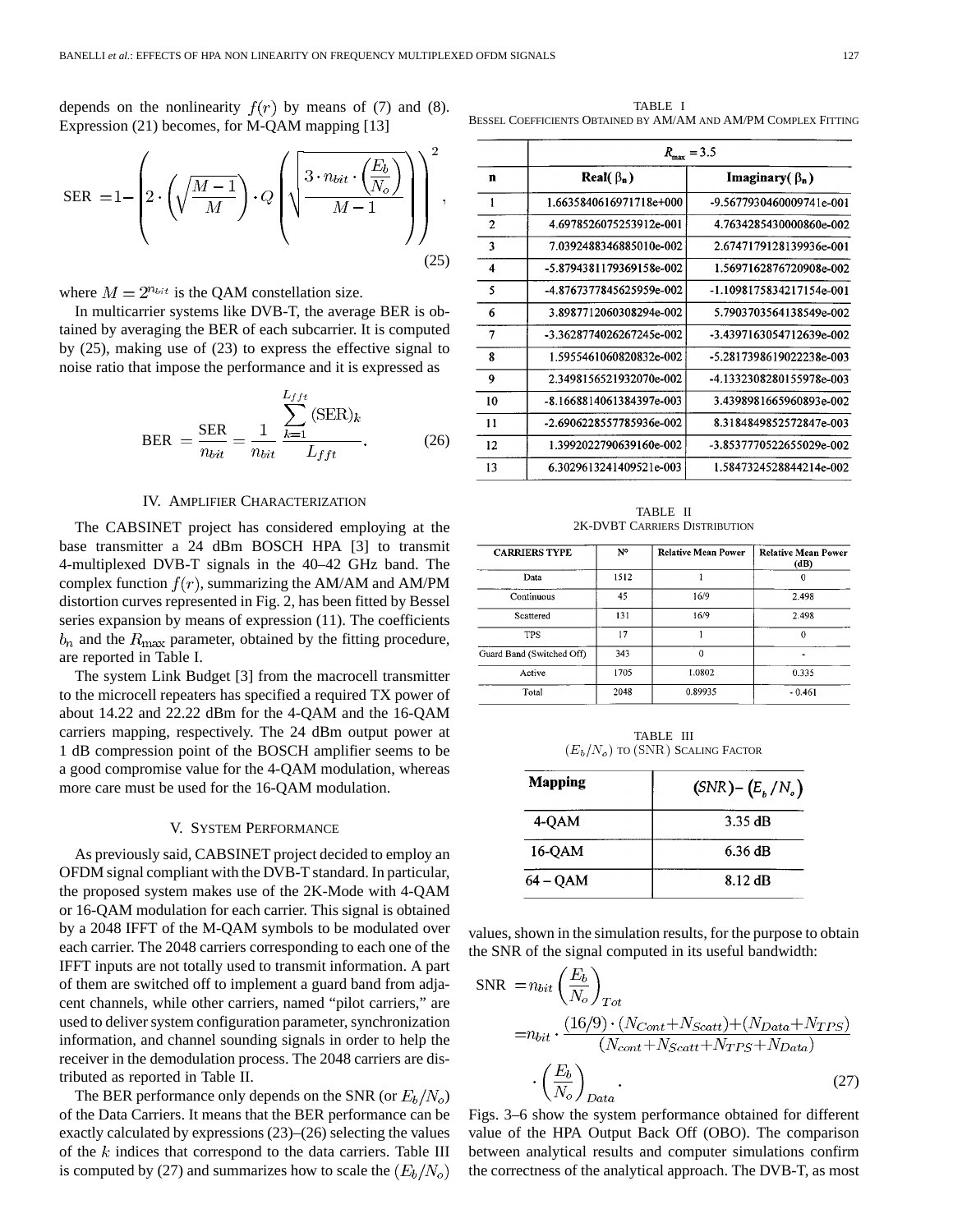

Fig. 3. Single 2K DVB-T signal amplified by the non linear HPA.

OFDM systems, uses a cyclic extension of the IFFT output in order to compensate for multipath at the receiver. This

aspect is not considered, in our analysis, for the estimation of the output PSD, because it does not impact on the system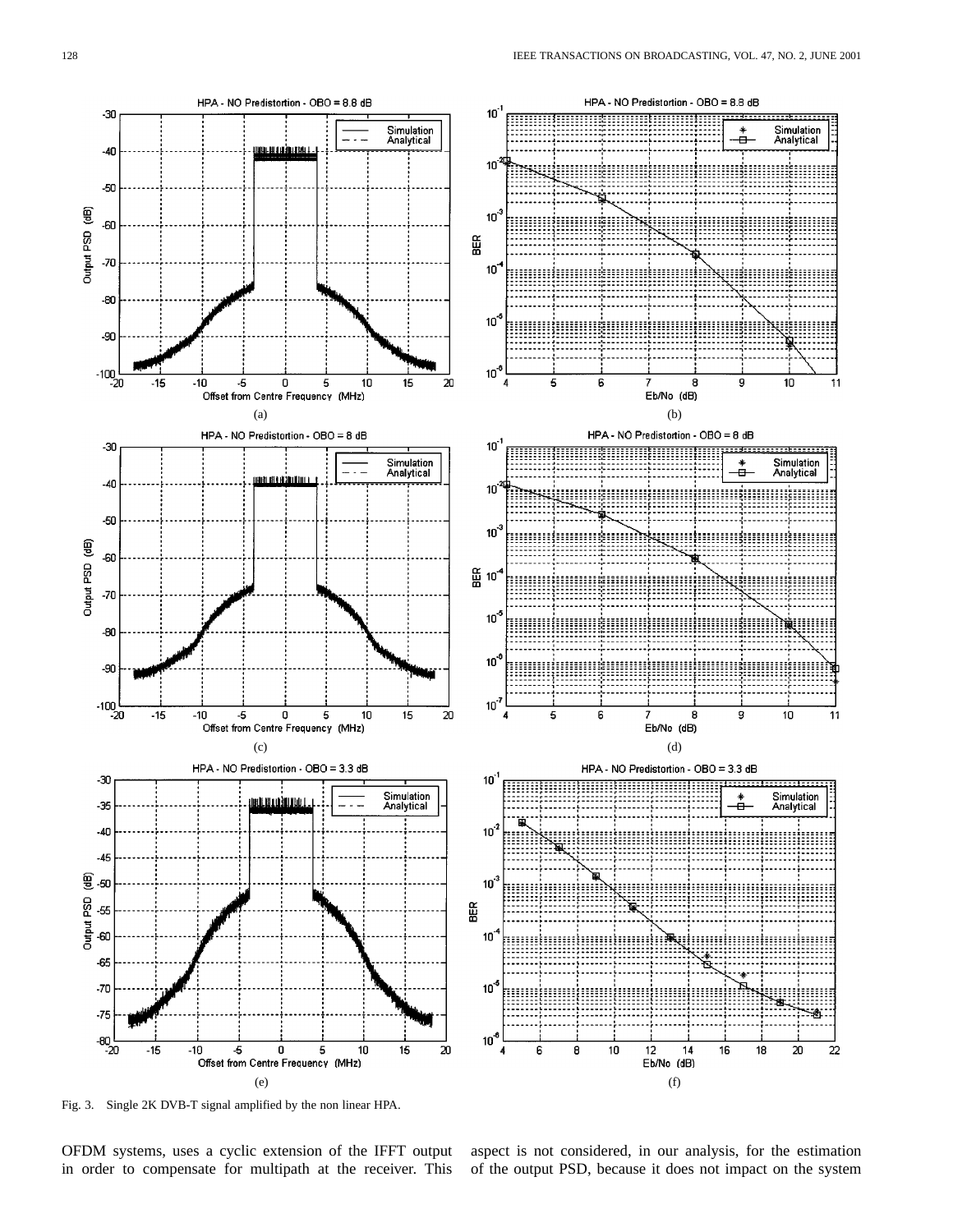

Fig. 4. Single 2K DVB-T signal amplified by predistorted HPA.

performance in nonlinear AWGN channels. As a consequence, a rectangular PSD has been considered for undistorted OFDM signals. In the simulation approach, the PSD was estimated as the mean of the power spectrum density, calculated by DFT,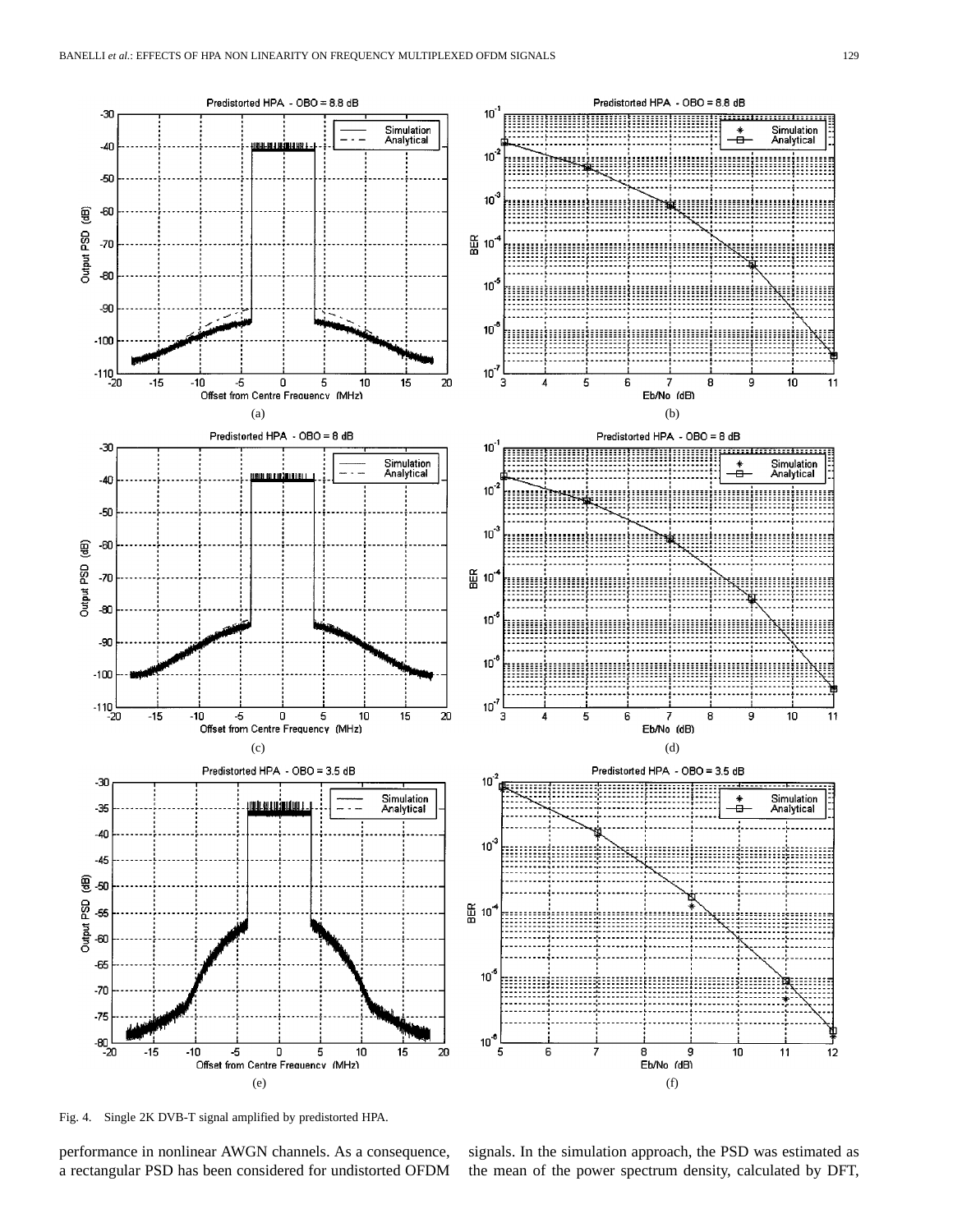

Fig. 5. Four Multiplexed 2K DVB-T signals amplified by the non linear HPA.

of each OFDM block. The PSD obtained in this way is not comparable with the one measured by a spectrum analyzer in

a real system, because it does not take into account the phase discontinuities between adjacent OFDM blocks. Moreover,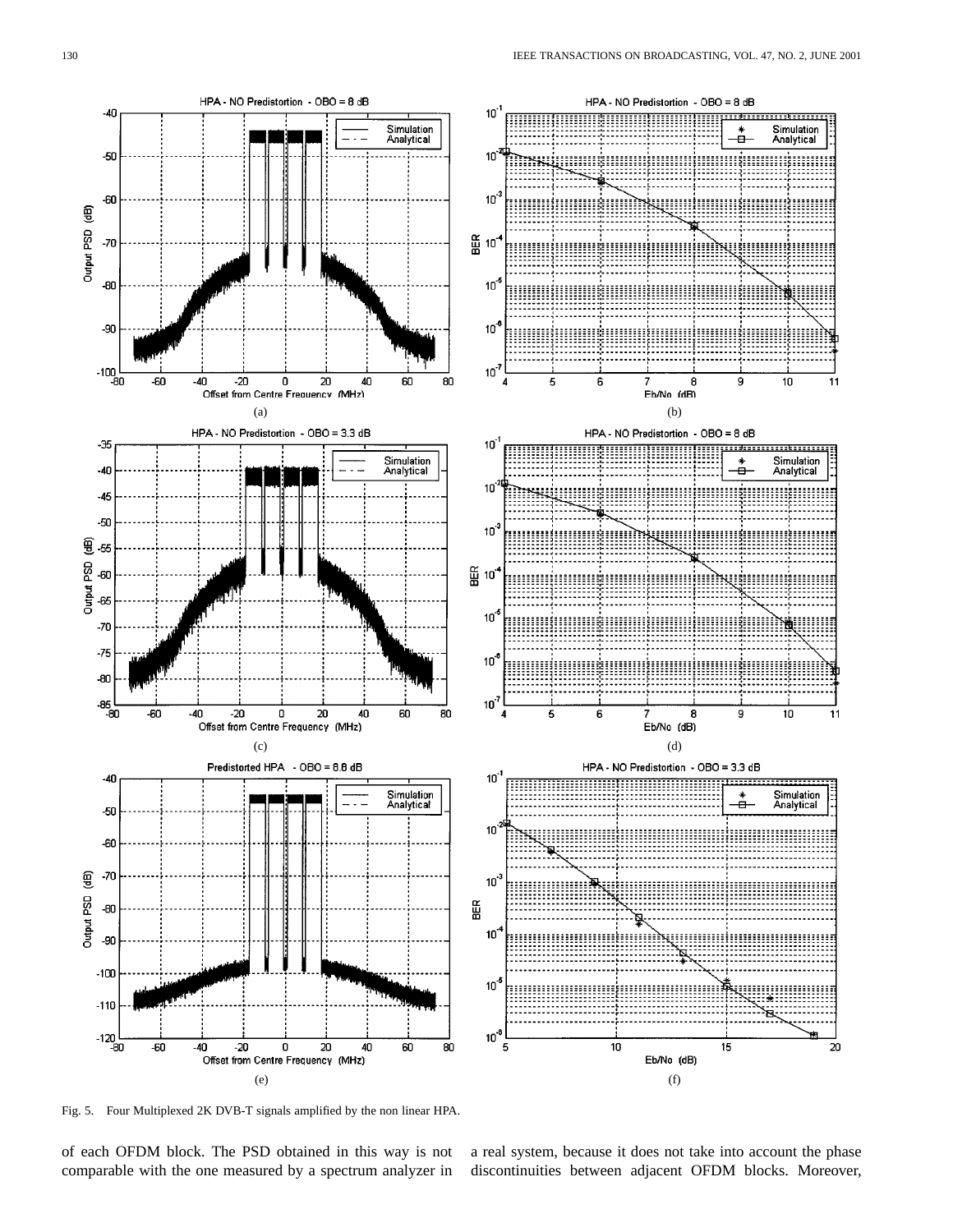

Fig. 6. Four Multiplexed 2K DVB-T signals amplified by predistorted HPA.

the PSD measured by a spectrum analyzer strongly depends on the used video bandwidth, resolution bandwidth and video averaging. However, it is possible to compare the analytical results with the real measures by substituting the PSD measured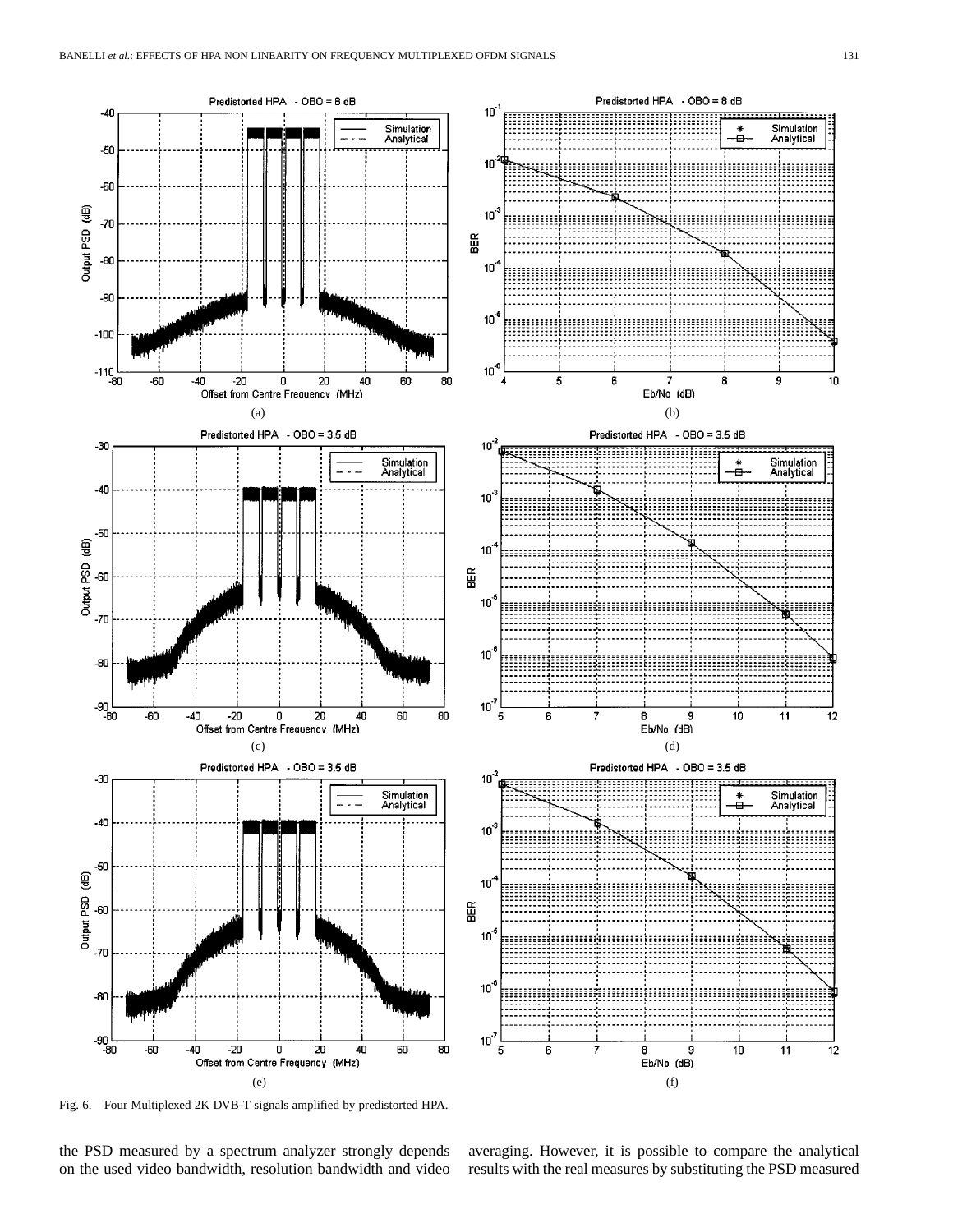

Fig. 7. In band  $(SNR)_{nl}$  at the output of the HPA with and without predistortion.



Fig. 8. BER at the output of Viterbi hard decoder as function of the BER at the input of the decoding process (depuncturing included).

in linear conditions in right hand side of (7) or, equivalently, substituting its inverse Fourier transform in (6).

Twenty OFDM blocks have been used to estimate the PSD by simulation. Both the PSD regrowth and the corresponding BER degradation are outlined. The same results are shown also for the ideal predistortion condition expressed by (15). All the analytical expressions used to obtain the system performance depend on the Input Back-Off  $(ibo)$  value. However, it is important to estimate the Output Back-Off  $(obo)$  for a meaningful comparison of the predistorted and not- predistorted conditions. The *obo* is defined as the ratio between the maximum and the mean output power.

Figs. 5 and 6 show that almost the same performance is achievable when many DVB-T signals are frequency multiplexed. The frequency-multiplexed signals have a little advantage in terms of nonlinear distortion introduced. This fact is not surprising, because the input PSD of the multiplexed signal has the same shape of the PSD of the single signal, with some holes representing the guard bands between adjacent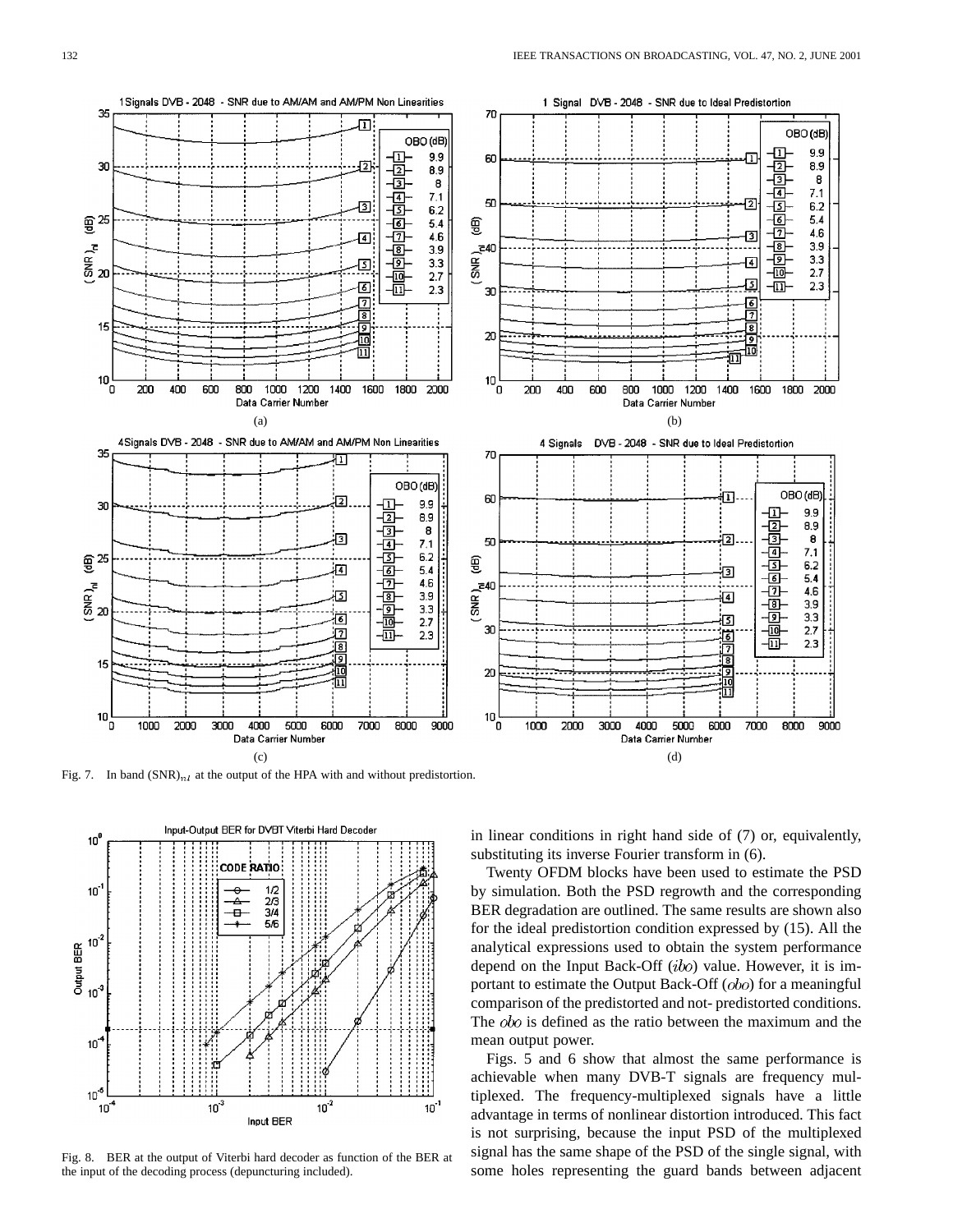

Fig. 9. Power penalty (total degradation) for 4-QAM 2K-DVBT in AWGN channel.

channels. These holes in the rectangular PSD shape represents an advantage in terms of lower intermodulation produced by the amplifier, analytically represented by the  $n$ -times convolution of the input PSD with itself as stated in (7).

Fig. 7 shows the SNR at the output of the amplifier for each data carrier, which is almost the same for the 4-QAM, 16-QAM and 64-QAM modulation, and it is related to the  $(E_b/N_o)_{nl}$ ratio by (28)

$$
(\text{SNR})_{nl} = n_{bit} \cdot \left(\frac{E_b}{N_o}\right)_{nl}.
$$
 (28)

The DVB-T standard requires a BER of  $2.10^{-4}$  at the output of the Viterbi decoding; to guarantee a quasi bit error free transmission at the output of the Reed Solomon decoder (BER  $< 10^{-11}$ ). These values correspond to an uncoded BER of the system at the input of the Viterbi decoder, that can change between  $1.10^{-3}$ and  $1.10^{-2}$ , depending on the code rate imposed by the puncturing, as shown in Fig. 8.

The BER performance at different OBO values is summarized in Figs. 9–11 for 4-QAM, 16-QAM and 64-QAM modulation, in the AWGN channel that represents the 40 GHz free propagation channel between the Macrocell transmitter and the Microcell repeater. The HPA output power increases, as the OBO parameter becomes lower. A part of the increased output power, however, is a nonlinear distortion power that degrades the system performance. As a consequence, if the OBO decreases, a higher  $(E_b/N_o)$  is required at the receiver side is order to guarantee the same BER performance. The Total Degradation *(TD)* is a well known parameter used in literature [14] to take count of these two competitive effects: it is defined as the sum (in dB) of the OBO with the  $(E_b/N_o)$  that is required at the receiver side, for that OBO value, to guarantee a certain BER, as expressed by (29)

$$
TD(BER, OBO) = OBO + \left(\frac{E_b}{N_o}\right)_{OBO, BER}.
$$
 (29)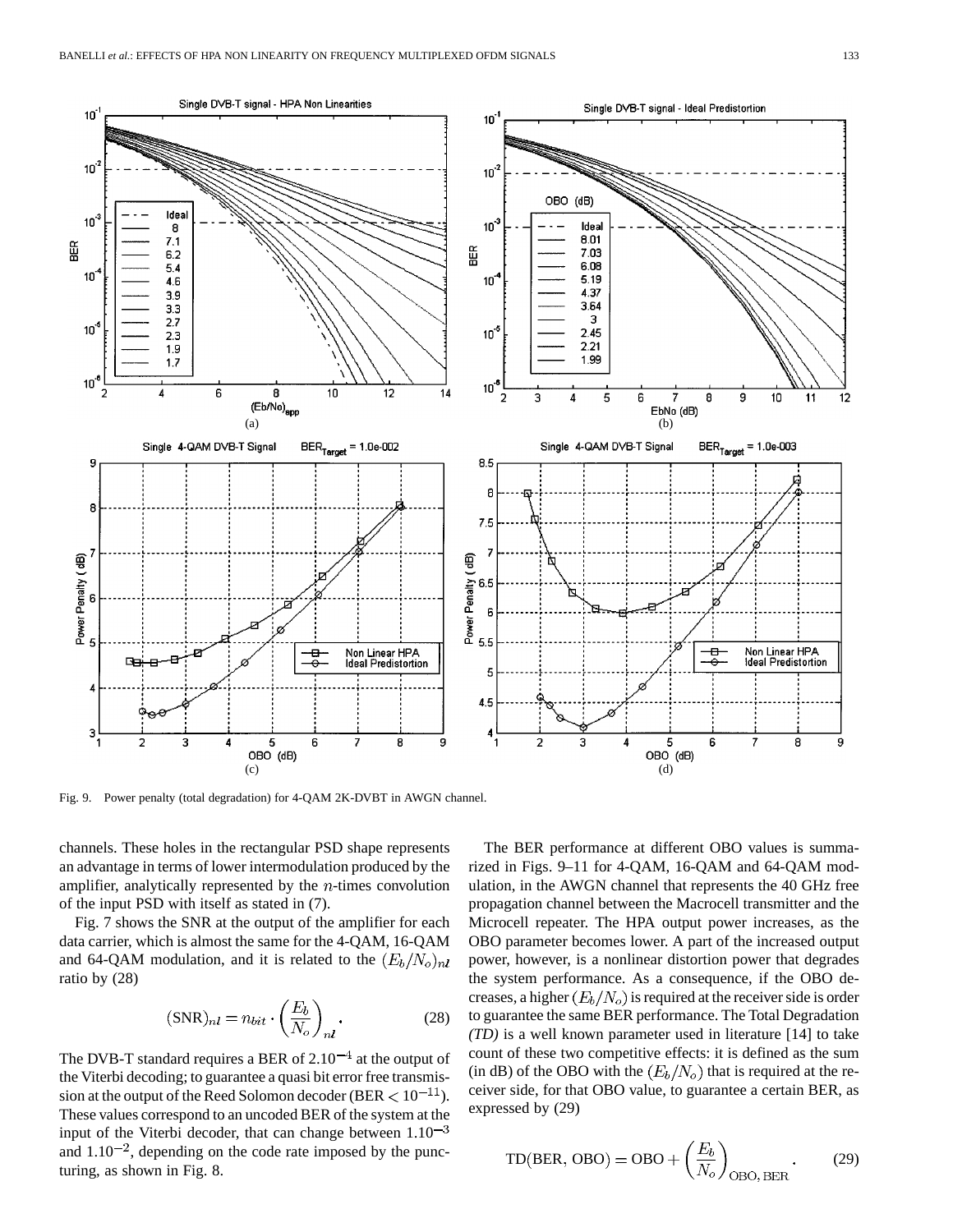

Fig. 10. Power penalty (total degradation) for 16-QAM 2K-DVBT in AWGN channel.

In the following we will use as figure of merit a parameter, named Power Penalty *(PP)*, that is obtained normalizing the by the  $(E_b/N_o)$  value required in linear environment to reach the desired BER, as expressed by (30)

$$
PP(BER, OBO)
$$
  
= OBO + [( $E_b$ / $N_o$ )<sub>OBO</sub> - ( $E_b$ / $N_o$ ) $lin$ ]<sub>BER</sub>. (30)

The first term in the PP expression is a power penalty from the maximum output power of the HPA while the second term is a penalty for an higher power of the received signal, in order to guarantee the same performance as in the linear situation. The optimum OBO is the one that minimizes the PP or equivalently the TD function. The same results are shown also for an Ideal Predistortion of the HPA, in order to outline the potential improvement of the system performance by adequate predistortion strategies. In conclusion the parameters to consider in evaluating the system performance are:

- $\blacksquare$ the Power Penalty, which represents the penalty we have to introduce in the Link Budget calculation with respect to the ideal situation, where the HPA is perfectly linear and transmits at its maximum output power;
- the Optimum OBO, defined as the one that minimizes Г the Power Penalty;
- the Outband Intermodulation Power @ 4 MHz from the DVBT central frequency, which is a measure of the Adjacent Channel Interference in the RF spectrum.

The optimum OBO varies depending on the Code Rate used in the convolutional channel encoder, which is imposed by the puncturing level at the DVB-T modulator. Indeed, in order to guarantee a quasi bit error free transmission at the output of the Reed Solomon Decoder, it is necessary a target BER at the output of the IFFT Demapping that varies between  $1e^{-2}$  (Code Rate  $= 1/2$ ) and  $1e^{-3}$  (Code Rate 5/6). As a consequence, also the Power Penalty depends on the protection level used in the channel coding. Table IV summarizes the results shown in the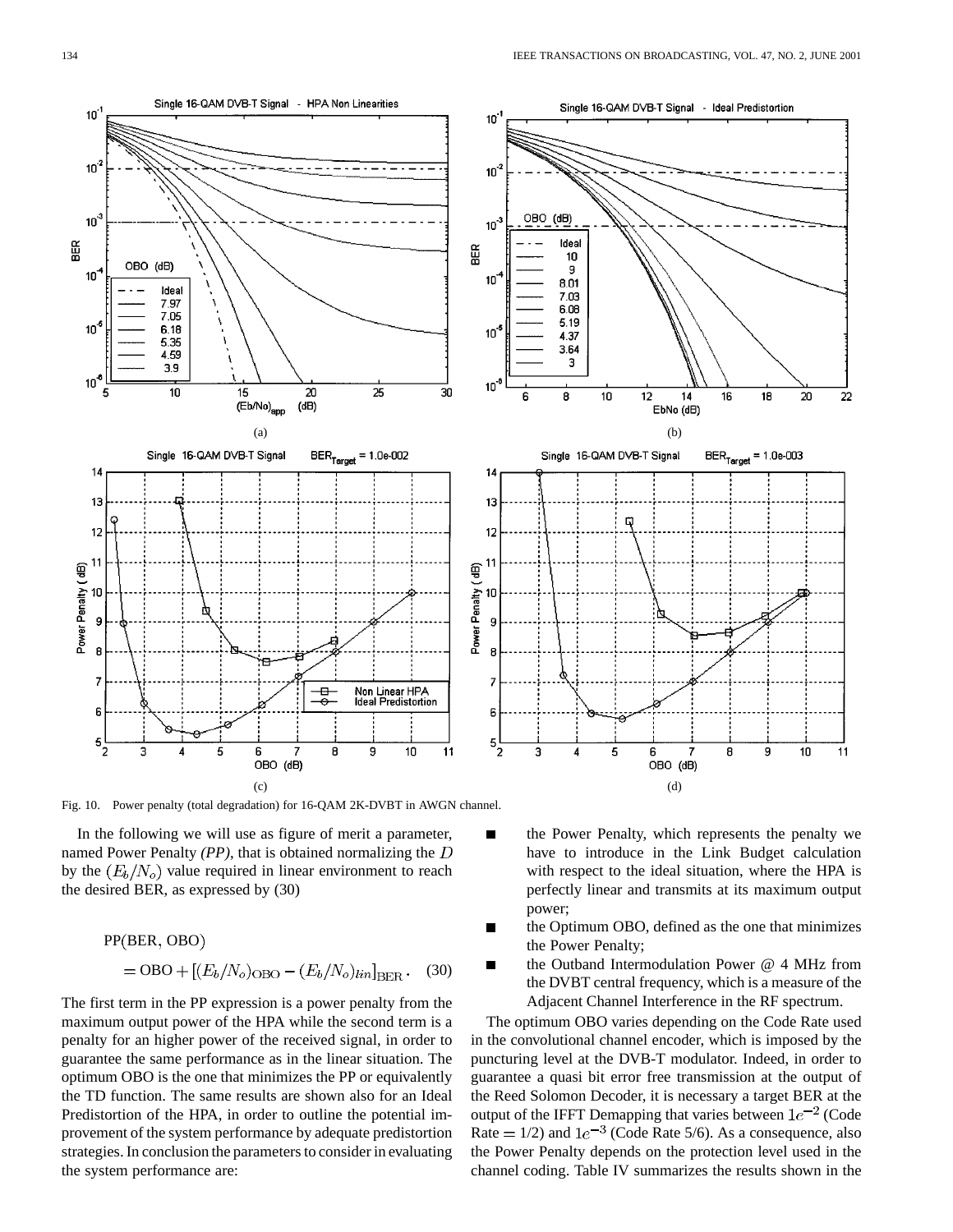

Fig. 11. Power penalty (total degradation) for 64-QAM 2K-DVBT in AWGN channel.

previous figures and shows the Optimum Output Back Off, the Minimum Power Penalty and the Adjacent Channel Interference power for the proposed HPA, with and without Predistortion. The worst Power Penalty of about 10 dB is obtained without any predistortion for a 64 QAM-5/6 Coded—DVBT signal. The Power Penalty must be included in the 40 GHz macrocell to microcell link budget for the signal distribution to the local repeater. Another penalty factor, equal to the number of multiplexed signal, must be considered and, consequently, a further 6-dB margin in the link budget must be considered to transmit 4 multiplexed DVB-T signals, because each signal uses a quarter of the total transmitted power. The power saving in the link-budget, offered by a predistortion technique, becomes more significant as the QAM modulation size increases and varies from a minimum value of about 1.2 dB, for the 4-QAM—1/2 encoded DVB-T signal, to a maximum value of about 3.1 dB, for the 64-QAM—5/6 situation. However, great care must be taken in selecting the optimum OBO as the one at which the PP is minimized. Indeed, especially for the 4-QAM situation, the ACI values can be significantly high and not compliant to the spectrum emission mask imposed by the international regulatory committees.

#### VI. CONCLUSIONS

The impact of non linear distortion phenomena on the downlink channel of an LMDS system, such as the one proposed in CABSINET, has been analyzed in AWGN channels. The optimum Output Back Off, the corresponding Adjacent Channel Interference and the related Power Penalty due to non linear distortion has been evaluated. It has been proved, by both analytical consideration and computer simulation, that the Frequency Multiplexing of several DVB-T signals is not problematic from the nonlinear distortion point of view, and that experiences almost the same performance degradation of a single OFDM signal for the same amplifier OBO. The power penalty on the link budget only depends on the fact that the amplifier output power is shared among the signals ensemble. The same conclusions